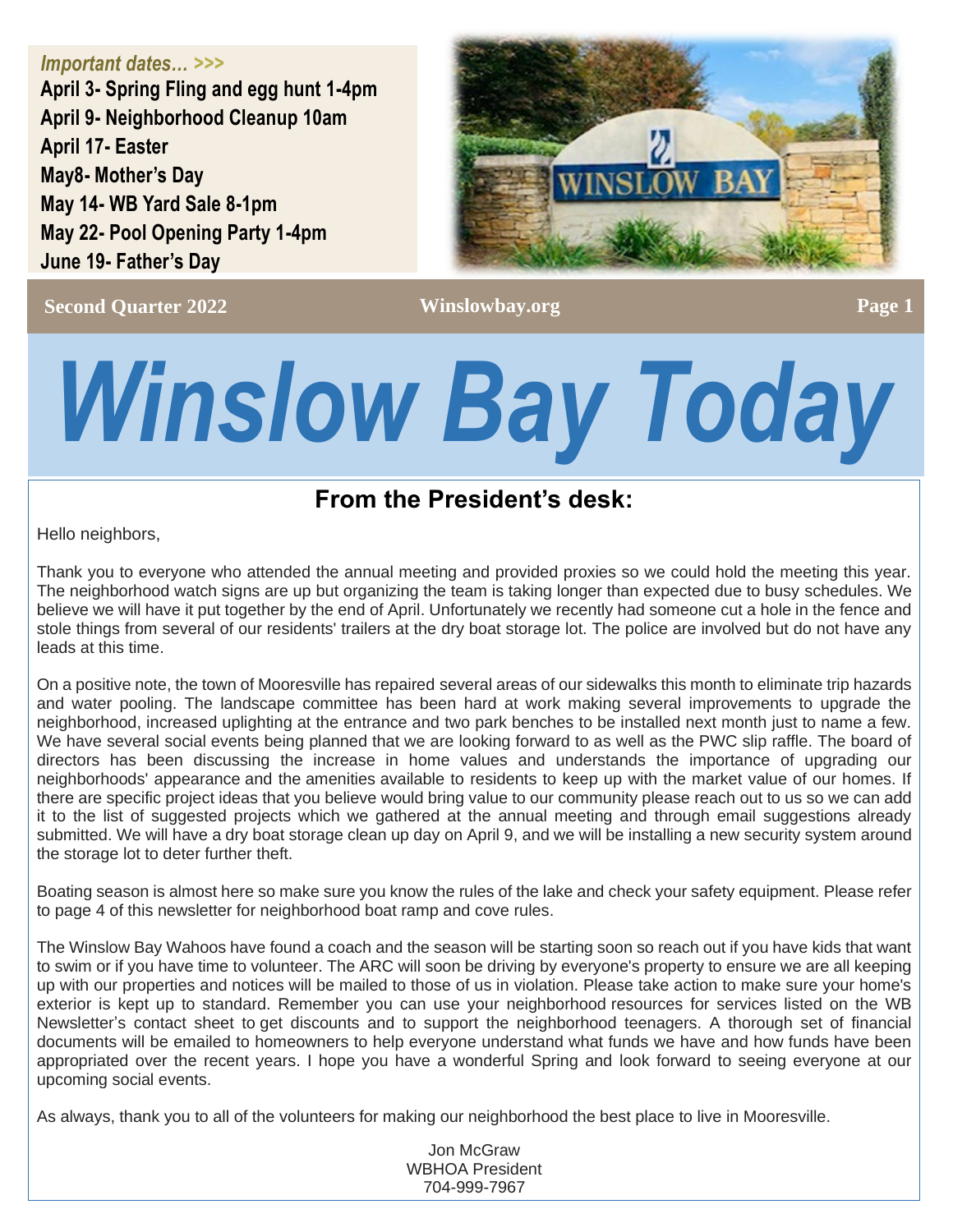-A Friendly, family oriented community on the shores of Lake Norman in Mooresville, North Carolina

# **Check out our neighborhood webpage! Winslowbay.org**

For access to important forms and covenants, please visit our webpage.

https://www.winslowbay.org/forms

If you need boat storage and lake access from our boat ramp, please go to this webpage to fill out the proper form.

https://www.winslowbay.org/boat-storage

Are you interested in renting out the clubhouse? Visit our information page below. Rental requires a \$300 refundable security deposit, and a \$50 non-refundable rental fee.

https://www.winslowbay.org/renting-theclubhouse

If you are not on our neighborhood email list serve and would like to be added to stay in the know, please ask to be added by emailing [Winslowbayhoa@gmail.com](mailto:Winslowbayhoa@gmail.com) and we will gladly add you.

# **Stay up to date by joining our Winslow Bay Facebook page**

We would love to get as many neighbors as possible added to our Facebook page. Ask a neighbor to add you or send a request to Vanessa Sims at<http://www.facebook.com/vanessa.sims.9> to be added. This is a great resource to keep most up to date with the news and happenings in our subdivision. You can also reach Vanessa by phone or text at 601-766-5657 if you are having any issues getting into the Facebook group.

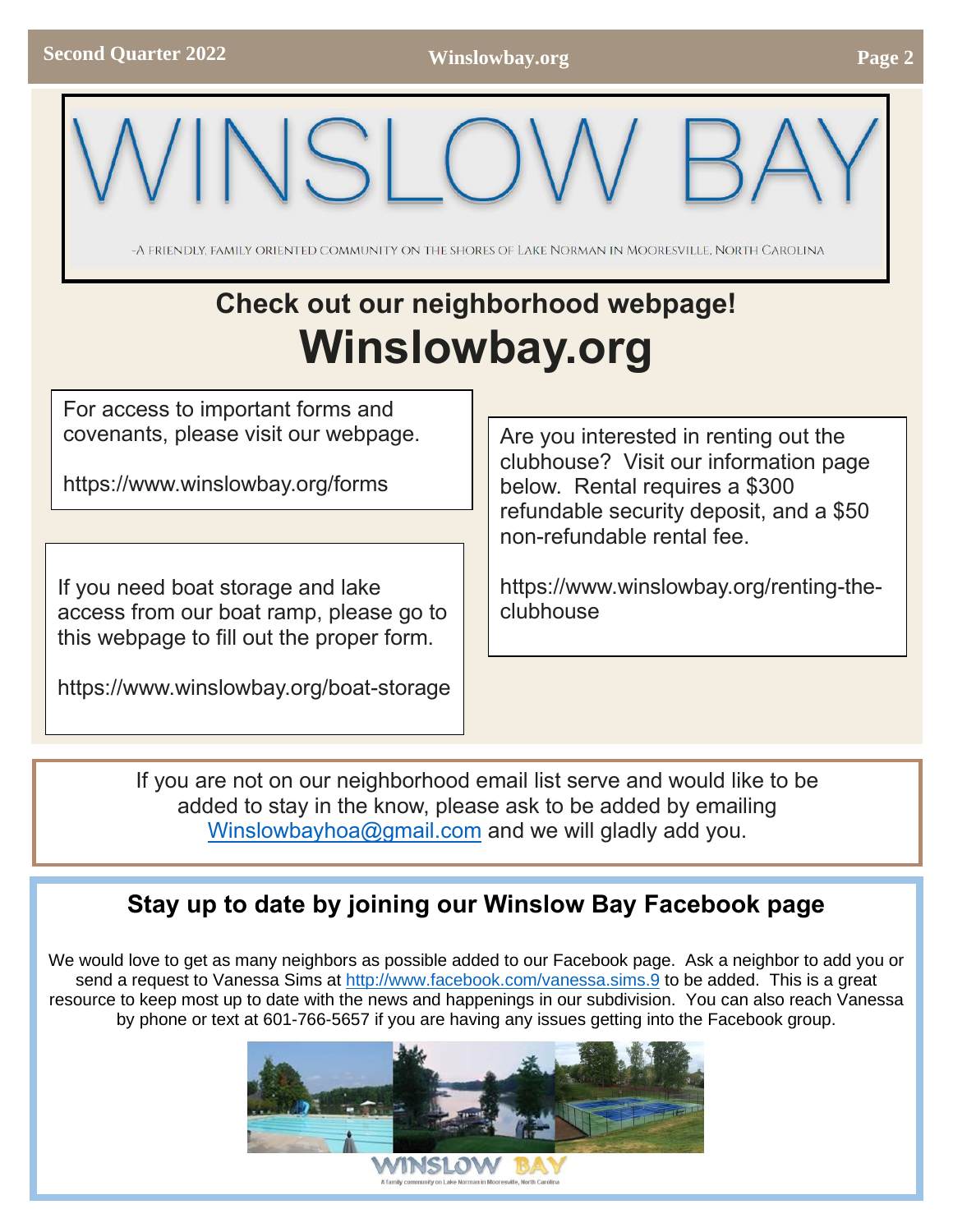# **What's Coming up in Winslow Bay**







[Com](https://www.melissasbargains.com/easter-basket-fillers-round-up/)e join us down in the circle and enjoy our first big party of the year! Our Spring Fling will begin at 1:00 and run until 4:00. We will have inflatables, crafts, Ole Buddies Oinker Express, King Canary Brewery, and an appearance by Kool Cats ice cream truck. **All Easter egg hunts will begin promptly at 2:00**(don't be late!), and will be spread out according to age along the wooded walking path and wooden playset. We will have three different sections based on child's age. The Easter Bu[nny will](https://creativecommons.org/licenses/by-nc-nd/3.0/) also be making an appearance at the Club House for pictures. Come on down and meet neighbors both old and new!



The community yard sale will be held on Saturday, May 14, from 8am-1pm. If you would like to partake in this event, please pick up your balloon for your mailbox down at the Clubhouse starting at 7:30 am. Grab yourself a free coffee while there courtesy of Jennifer McGraw of eXp Realty LLC.

# POOL PARTY!\*



To celebrate the 2022 pool season, we will be t[hrowi](http://www.pngall.com/beach-ball-png)ng a Pool Party on Sunday, May 22, from 1-4. [We](http://www.pngall.com/beach-ball-png) will have water toys and pool inflatables, sweet treats, munchies, and music. Come on down and cool off with with your neighbors and celebrate another year of summer fun!

**\***At this time, May 22, was selected in hopes that the pool will be open and up and running. If things do not [work o](https://creativecommons.org/licenses/by-nc/3.0/)ut for May 22, the date will be updated on the Faceb[ook pag](https://creativecommons.org/licenses/by-nc/3.0/)e.

# **JET SKI SLIP LOTTERY**

 There will be 4 jet ski slips in this years lottery. Each slip winner will have only 1 slip to use per household and you may only park 1 jet ski in your slip. You must have proof of ownership for your watercraft. If slip rules are not followed, you risk losing your slip and will not be refunded your slip fee. Send an email to WinslowBayHOA@gmail.com with your name, address, contact info, and proof of ownership showing that you actually own a jet ski to be able to enter. You must use the slip for the submitted registered jet ski or update the HOA in any change in vessel for the spot. **You need to apply by April 29. The winners will be announced live on Facebook on April 30.**

If your name is selected, the fee is \$250 and needs to be paid to WBHOA for May 1st-September 30th. Checks should be made payable immediately when accepting the slip.



# April 28- 5-8p[m](https://www.flickr.com/photos/notionscapital/29139516410/) May 11- 5-8pm May 26- 5-8pm June 9- 5-8pm [June](https://www.flickr.com/photos/notionscapital/29139516410/) 23- 5-8pm Beer Truck TBA Beer Truck TBA Beer Truck TBA Beer Truck TBA Beer Truck TBA

**Upcoming Food Trucks\***

MuchachosTa[cos](https://www.flickr.com/photos/notionscapital/29139516410/) Blu Shack Asian B Mottzarellas [Las](https://www.flickr.com/photos/notionscapital/29139516410/)t Chance Grill

\*All food trucks are subject to change due to unforseen circumstances. Follow our WB Facebook page for any up to date changes.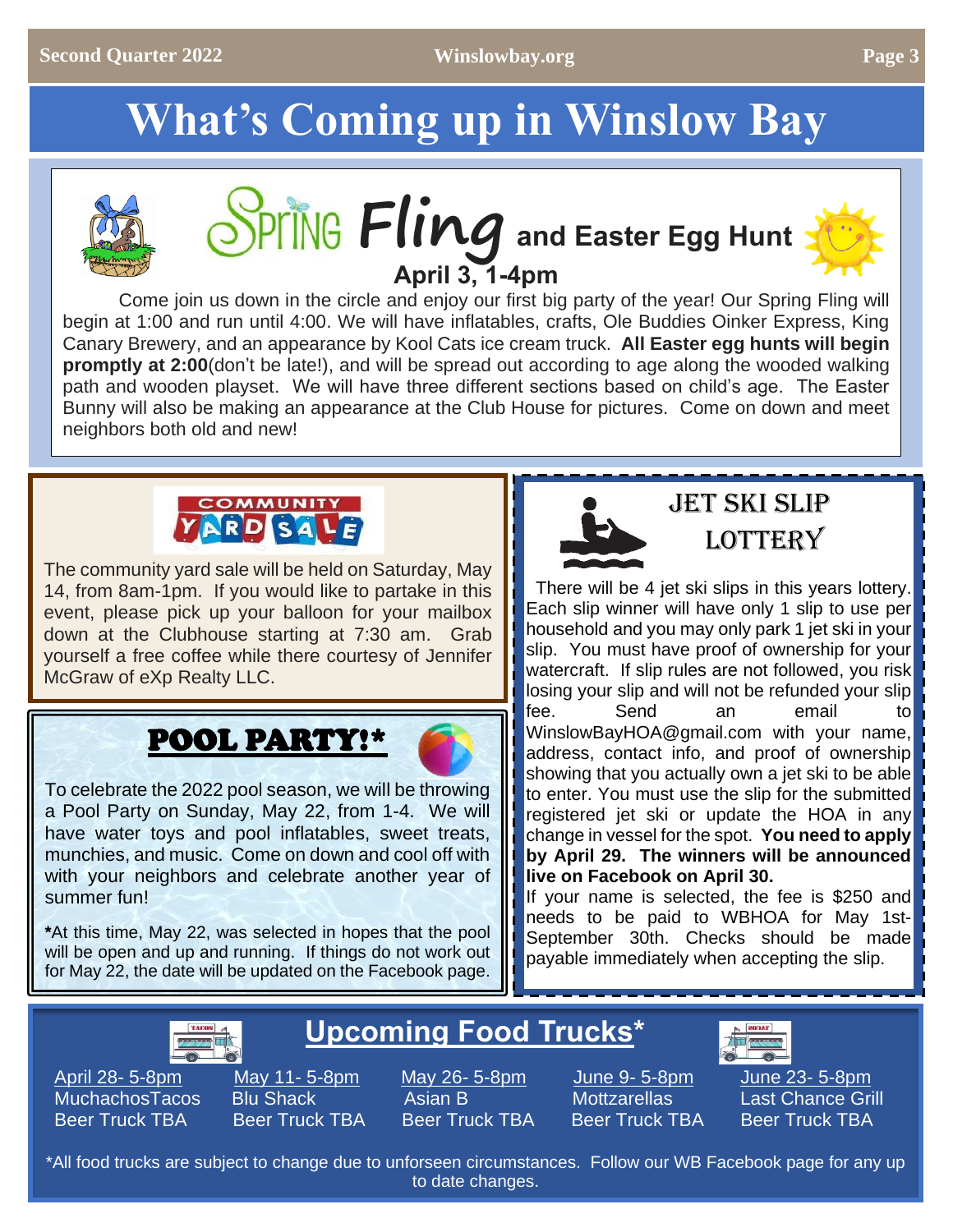### **Winslow Bay Golf League**



The Winslow Bay Adult Golf League will meet on Wednesday evenings from May 4 to September 28 (about 20 weeks). Consecutive tee times will start at 5:30pm and we will be playing 9 holes at Mallard Head Country Club. The cost would simply be the \$15 per week for greens fees (includes cart). Ideally, we'd like to have at least 16 participants. If you are interested in joining, please contact Gary Applegate at Winslowbaygolf@gmail.com or at 704-965-2193.



# Boating Season Is Here!



Here are a few reminders to neighbors who will be using the boat ramp and dock this upcoming boating season.

• **Launch preparation-** Prepare all watercraft for launch before entering the boat ramp so that you can launch as quickly and efficiently as possible. This is especially important during high use periods.

• **Keep driveway clear-** Do not park anywhere on the boat ramp drive at any time. If you must unload equipment or supplies to be taken to the dock, please unload them at the sidewalk and remove your vehicle before carrying them to the dock.

**• Ensure engine startup before release**- Please start your boat before releasing it from your trailer. This will ensure that you do not end up floating powerless in the middle of the cove and will eliminate the need for residents waiting to launch to delay launching while you attempt to retrieve your watercraft.

**• Mooring boats-** Residents who do not have deeded boat slips may dock watercraft for no more than one hour at the end of the dock. If your boat breaks down and needs to stay docked overnight, please contact the board of directors and let them know of your situation. Please moor boats on the end of the docks starting from the furthest cleat. This will allow for the most boats to moor at the dock. The space between the riprap (rocks along the water's edge) and the first boat slips are reserved for jet ski owners who have paid to tie up their PWCs.

**• Navigation-** When traveling through the cove, boats must comply with the Rules of the Road governing marine navigation.

**• No wake-** The entire cove starting from the entrance to the Enclave to the back of the cove is a no-wake zone. Please be mindful of your neighbors who have docks in our cove.

**• Fishing-** Residents are welcome to fish off the end of the dock with the understanding that boating activities take priority over fishing. Persons fishing must be prepared to yield right of way and make room for incoming and outgoing boats and persons needing to board and exit watercraft. Persons fishing must assure that their lines in no way interfere with the operation and navigation of watercraft in the cove.

**• Swimming-** Swimming is prohibited in the cove for two reasons: danger from boats and swimming continually disturbs the silt and mud in the cove reducing the life of the dredging. There is no jumping or swimming off the neighborhood dock.

### **Boat Storage Cleanup Day**



April 9, 10am

Meet us at the boat storage lot at 10am on April 9, to help clean the boat lot and fence areas near the front of the neighborhood. Garbage bags will be provided, bring your own gloves.





**Hunter Hibiske-** (260) 705-2997 **Kessell Moretz**- (704) 682-4549 **Corbin Spivey-** (704) 661-8555

Babysitters and Petsitters can be found on page 6.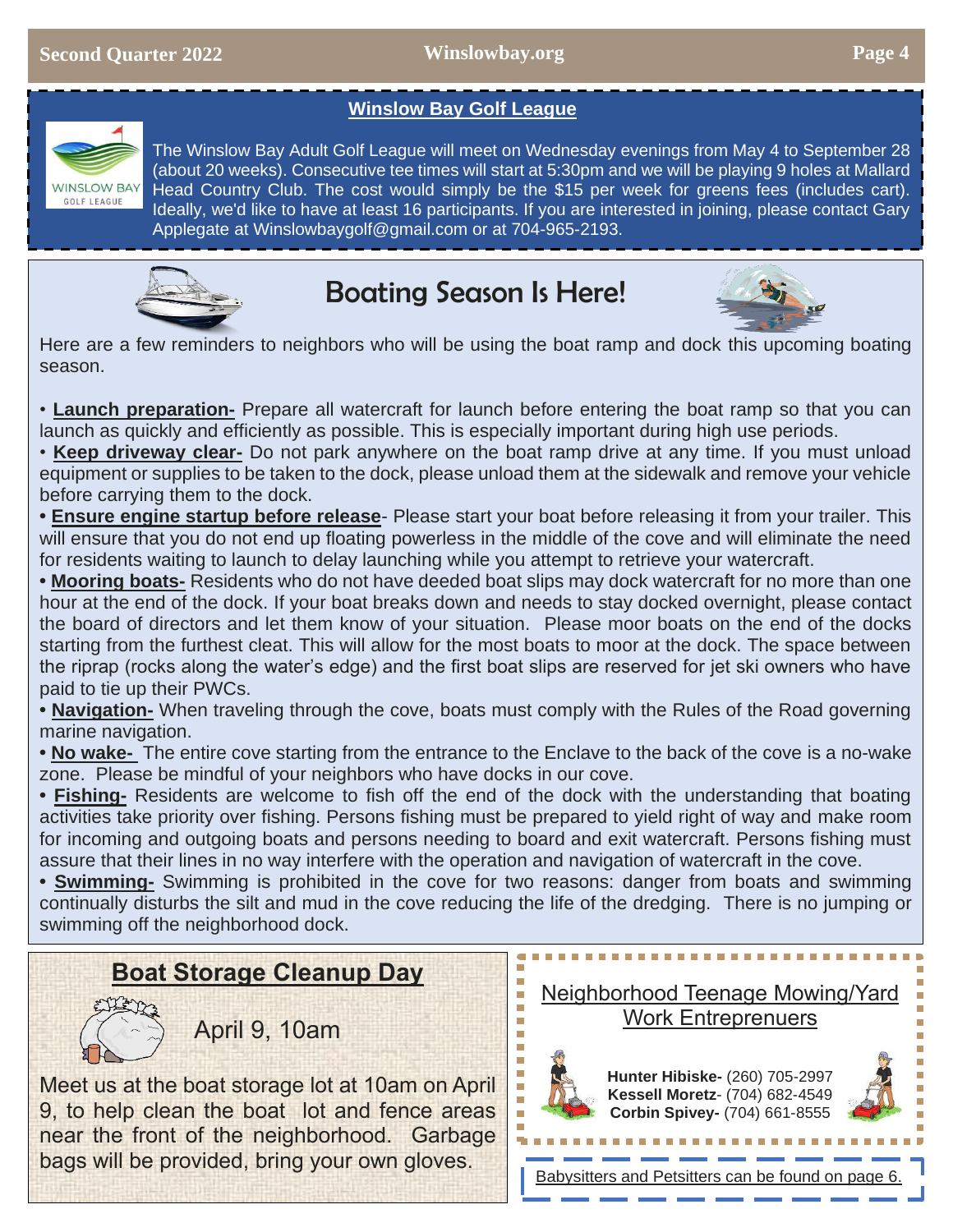# **Winslow Bay Business Page**

| <b>Name</b>                         | Service/Description                                                                            | Phone                    | Email                                                               |
|-------------------------------------|------------------------------------------------------------------------------------------------|--------------------------|---------------------------------------------------------------------|
|                                     |                                                                                                |                          |                                                                     |
|                                     | Cooke Rentals- Party and special event rentals,                                                | Cornelius (704) 896-0553 |                                                                     |
| Andy Cooke                          | equipment rentals                                                                              | Denver (704) 483-2722    |                                                                     |
| Phuoc Dang                          | Lake Norman Taekwondo                                                                          | (704) 663-0001           | MasterDang@LNTKD.com                                                |
|                                     |                                                                                                |                          |                                                                     |
| <b>Todd Derene</b>                  | SpotOn-Business Advisor, Powerful software<br>and payment solutions sized to fit any business  | (203) 249-5976           | ToddD@SpotOn.com                                                    |
|                                     | Porch Light Properties LLC of Keller Williams-                                                 |                          |                                                                     |
| <b>Melanie Eatherton</b>            | Realtor/broker                                                                                 | (704) 775-9926           | melanieeatherton@kw.com                                             |
|                                     | Academy of Kempo Karate- Kempo Karate, Tai<br>Chi, Concealed carry, Instinctive Shooting, Self |                          |                                                                     |
| <b>Ray Ferrell</b>                  | Defense, Japanese Jujutsu, Japanese Sword                                                      | (704) 393-1077           |                                                                     |
| <b>Kelley Foy</b>                   | <b>Colorstreet Nails, Salty Seahawk Designs-shirt</b><br>decals and more                       | $(910) - 465 - 1688$     | killernailsbykelley@gmail.com<br>saltyseahawk@gmail.com             |
|                                     | Geaux to the Mouse Travel- Specializing in<br>Disney and Universal but adding other services   |                          |                                                                     |
| <b>Kay Frey</b>                     | such as cruises and other destination vacations                                                | $(225)$ 588-5050         | kay.frey@gmail.com                                                  |
|                                     | Ginkgo- Integrative Health Coaching by Kimberly                                                |                          |                                                                     |
| Kimberly Goodson                    | Goodson<br>Scout and Cellar-Wine consultant. Tastings                                          | (864) 360-0892           | ginkgoihc@gmail.com                                                 |
|                                     | available upon request for Clean, Crafted,                                                     | (704) 302-6010           | jessica@howertons.net                                               |
| Jessica Howerton                    | Organic Wine                                                                                   | (texts welcome)          | http://scoutandcellar.com/?u=jessicah                               |
| Brian Korsch                        | Squeegee Pros- Window cleaning, gutter<br>cleaning, and pressure washing                       | (704) 799-0313           |                                                                     |
|                                     |                                                                                                |                          |                                                                     |
| Joe Manser                          | skyline videos- FAA Licensed Drone Pilot, Real<br>Estate & Event Photography/Videography       | (704) 287-8116           | joseph@skylinevideos.com                                            |
| Pam Manser                          | Pam Manser & Associates-Speech,<br>Occupational, and Physical Therapy                          | (704) 746-9698           | pam@manserspeechtherapy.com                                         |
|                                     |                                                                                                |                          |                                                                     |
| Denise Mathern                      | <b>Elevate Rock School-</b> music lessons<br>Total Health Resource, LLC- Geriatric             | $(704)$ 662-6001         | info@elevaterockschoolLKN.com                                       |
| Lashonda Mazock                     | healthcare quidance and advocacy. MSN, RN,<br><b>CCM</b>                                       | (980) 389-0138           | totalhealthresource@yahoo.com                                       |
|                                     |                                                                                                |                          |                                                                     |
| Maria J McDonough                   | Joyous Moments Photography                                                                     | (774) 284-3900           | mimioyousmoments@gmail.com                                          |
|                                     | Jennifer McGraw Real Estate brokered with                                                      |                          |                                                                     |
| Jennifer McGraw                     | eXp Realty LLC- Realtor                                                                        | (704) 996-4428           | McGrawLKNRealtor@gmail.com                                          |
| Lane McKinney<br>Stephannie Chesley | <b>Coldwell Banker/Team McKinney- Realtors</b>                                                 | (800) 974-7864           | Lane.McKinney@CBCarolinas.com<br>Stephannie.Chesley@CBCarolinas.com |
|                                     |                                                                                                |                          |                                                                     |
| Kim Miley                           | Kim Miley Photography                                                                          | (704) 634-9006           |                                                                     |
|                                     | <b>Accounting Made Simple-</b> Small business virtual                                          | cell (704) 658-7417      |                                                                     |
| Patricia Mukhtar                    | accounting and bookkeeping specialists                                                         | office (704) 663-5418    | info@accountingmadesimple.org                                       |
|                                     | No. 112 Marketplace- Booth VS 112, Lake<br>Norman Antiques                                     | (704) 799-8767           |                                                                     |
| Vanessa Sims                        | eXp Realty- Real estate broker                                                                 | cell (601) 766-5657      | vanessa.sims@exprealty.com                                          |
|                                     | Paparazzi- jewelry independent consultant, all                                                 |                          |                                                                     |
| Sharon Takenouchi-Nitz              | jewelry \$5                                                                                    |                          | www.paparazziaccessories.com/sharonnitz                             |